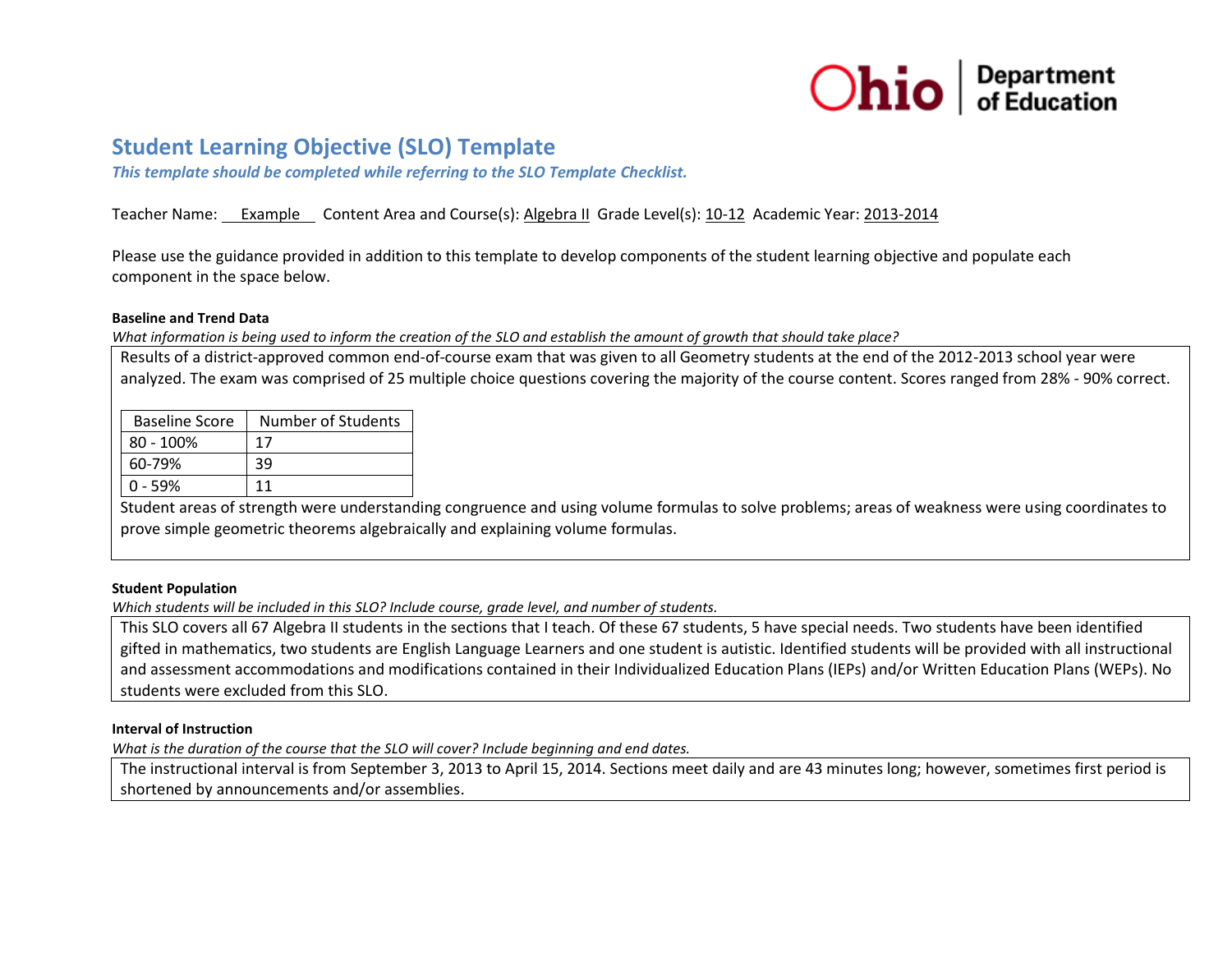## **Standards and Content**

*What content will the SLO target? To what related standards is the SLO aligned?* 

The end-of-course exam that will be used to assess these students at the end of the course was created to be aligned with the Ohio Learning Standards for Algebra 2. Key elements of those standards include:

- Solving linear systems with graphs

- Graphing quadratic functions
- Evaluate polynomial functions
- Exponential growth and decay
- Operations with rational functions
- Right Triangle Trigonometry
- Summarize, represent, and interpret data on single count or measurement variable
- Understand and evaluate random processes underlying statistical experiments
- Make inferences and justify conclusions from sample surveys, experiments and observational studies
- Use probability to evaluate outcomes of decisions

This is not a targeted SLO.

## **Assessment(s)**

*What assessment(s) will be used to measure student growth for this SLO?* 

The assessment was created and reviewed by the district math department and has been pre-approved by the district. The exam focuses on the key elements identified in the "Standards and Content" section of this SLO and consists of 25 multiple choice, 3 short answer and 2 extended response questions. The exam includes basic knowledge questions to allow the low-achieving students to show growth as well as advanced knowledge/skill questions to allow high-achievers to show growth. Per their IEPs, those students will receive extended time and support from resource teachers for the assessment. There is only one exam so no plan for scoring multiple assessments is needed.

# **Growth Target(s)**

*Considering all available data and content requirements, what growth target(s) can students be expected to reach?* 

|                                                                                                                                                  |                    | Since scores on the baseline assessment ranged from 28 - 90%, all students in the course have a growth target. |  |
|--------------------------------------------------------------------------------------------------------------------------------------------------|--------------------|----------------------------------------------------------------------------------------------------------------|--|
| <b>Baseline Score</b>                                                                                                                            | Number of Students | <b>Target Score</b>                                                                                            |  |
| 80 - 100%                                                                                                                                        | 17                 | 90% or baseline + 10%, whichever is greater                                                                    |  |
| 60 - 79%                                                                                                                                         | 39                 | 80% or baseline + 15%, whichever is greater                                                                    |  |
| 0 - 59%                                                                                                                                          | -11                | 60% or baseline + 20%, whichever is greater                                                                    |  |
| Lower-achieving students are expected to make more growth than higher-achieving students and are also expected to reach the 60% level of mastery |                    |                                                                                                                |  |